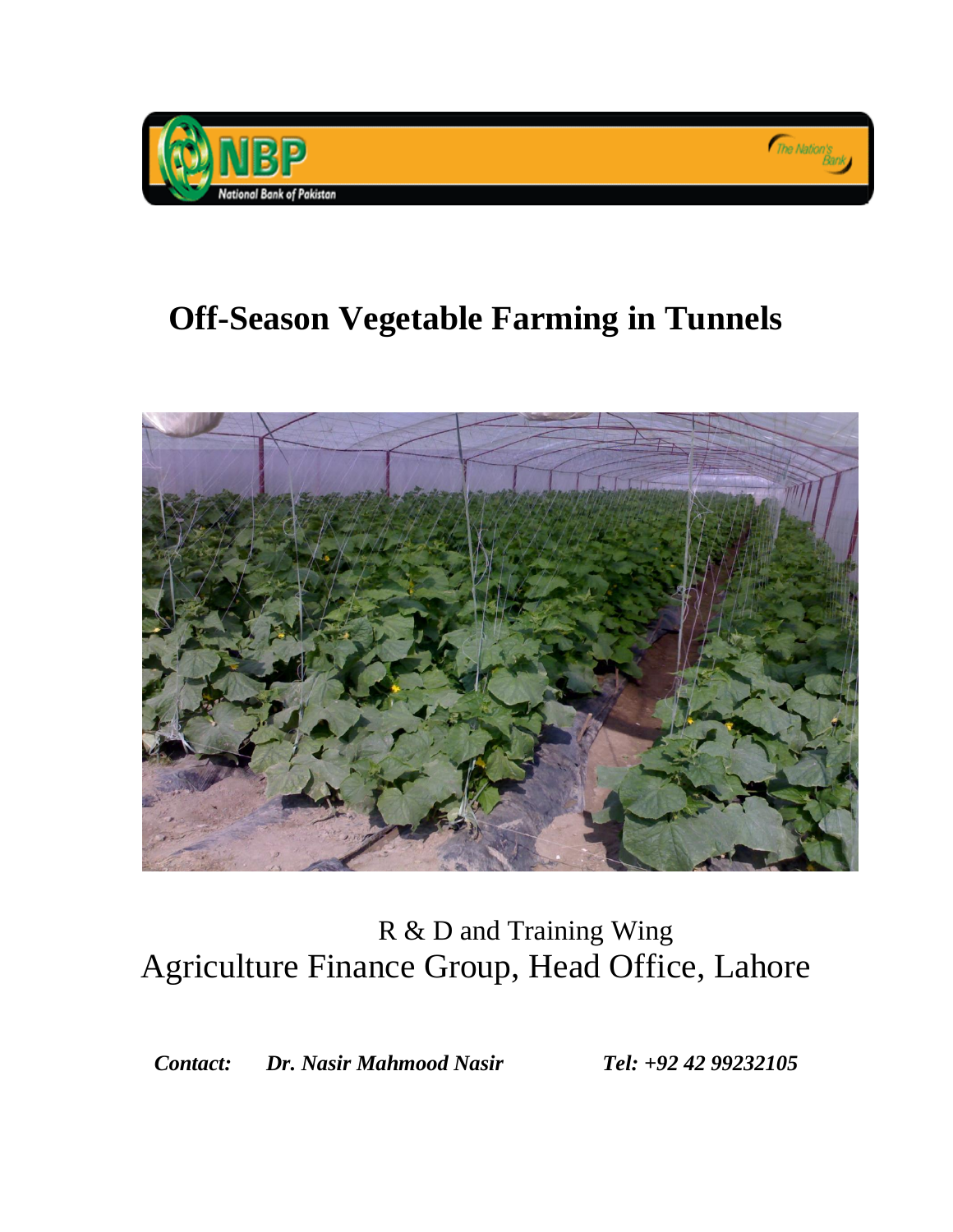# **Table of Contents**

| <b>Summary</b>                                                  | $\overline{2}$ |
|-----------------------------------------------------------------|----------------|
| 1. Introduction                                                 | 3              |
| 2. Project Cost                                                 | 3              |
| 3. Export Prospects                                             | $\overline{4}$ |
| 4. Production Sequence of Cultivation                           | $\overline{4}$ |
| 5. Suitable Vegetables for Cultivation                          | $\overline{4}$ |
| <b>6. Nutrient Requirements</b>                                 | 5              |
| 7. Sowing and Transplanting Period of Off-season Vegetables     | 6              |
| 8. Irrigation                                                   | 6              |
| 9. Types of Tunnels                                             | 7              |
| <b>Low Tunnel</b><br>$\boldsymbol{i}$                           | 7              |
| <b>Walk-in Tunnels</b><br>ii)                                   | 7              |
| <b>High Tunnel</b><br><i>iii</i> )                              | 8              |
| a) Support Structure                                            | 9              |
| b) Seed Recommendations                                         | 9              |
| c) Important Points for Tunnel Farming                          | 9              |
| 10. Suitable Site for Tunnel Farming                            | 10             |
| <i>i</i> ) Preparation of Soil & Sowing                         | 10             |
| <i>ii</i> ) Expected Production                                 | 10             |
| 11. Equipments and Machinery Requirements                       | 11             |
| 12. Human Resource Requirements                                 | 11             |
| 13. Infrastructure Requirements                                 | 11             |
| 14. Project Detail                                              | 13             |
| 15. Projected Income Statement of 54 tunnels on 9 acres project | 14             |
| <b>16. Input Assumptions</b>                                    | 15             |
| 17. Disclaimer                                                  | 17             |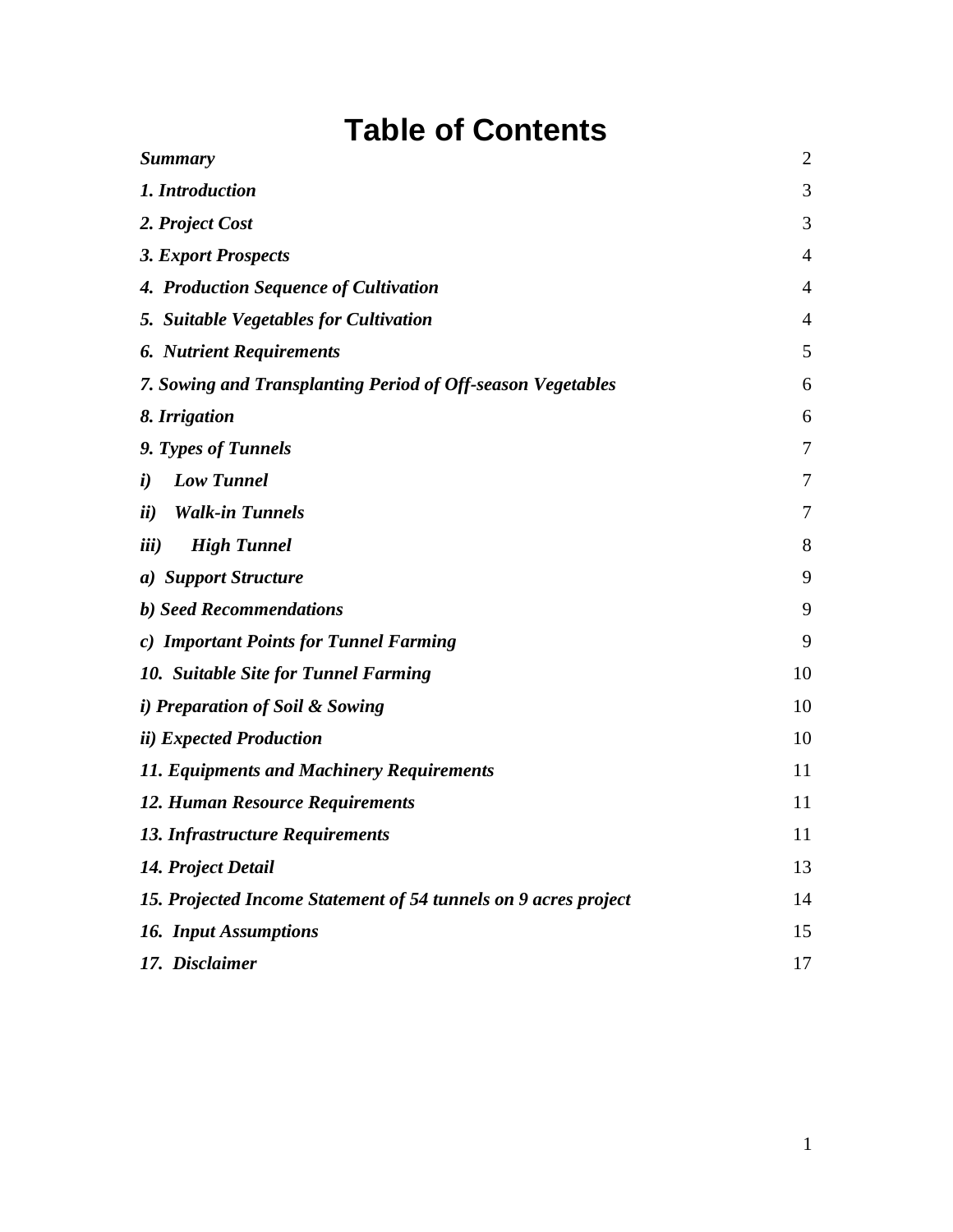# <span id="page-2-0"></span>*Summary*

*Vegetables are daily food requirements for balanced diet and a good source of vitamins, proteins, essential nutrients and carbohydrates. Due to lack of advanced production technology of vegetables, farmers are limited to grow seasonal vegetables and are dependent on marketing mechanism of demand and supply so could not get good prices to sustain vegetable business.*

*Due to presence of negligible number of vegetable processors and lack of cold storage infrastructure, farmers could not get the reasonable profit margins by selling their produce at the time when market is flooded with seasonal vegetables.* 

*Summer vegetables are susceptible to insects, pests and diseases that can be grown in winter by marinating the temperature through well established production technology of vegetable tunnel farming. The tunnel construction offers maximum crop yield, better maintenance of the fertility of land, controlled temperature and humidity, protection from wild animals and insects and better water conservation. Mostly tunnels are of three types by their structure i.e. low tunnel, walk-in tunnel and high tunnel.*

*The off-season vegetable project using high tunnel technology on area of 9 acres needs a capital investment estimated at Rs. 6.6 million for construction, purchasing machinery and equipment. In addition to this, a sum of Rs. 0.3 million is required as working capital, which would be used for purchasing of seeds, fertilizers and pesticides etc. The total project cost is estimated at Rs. 7 million*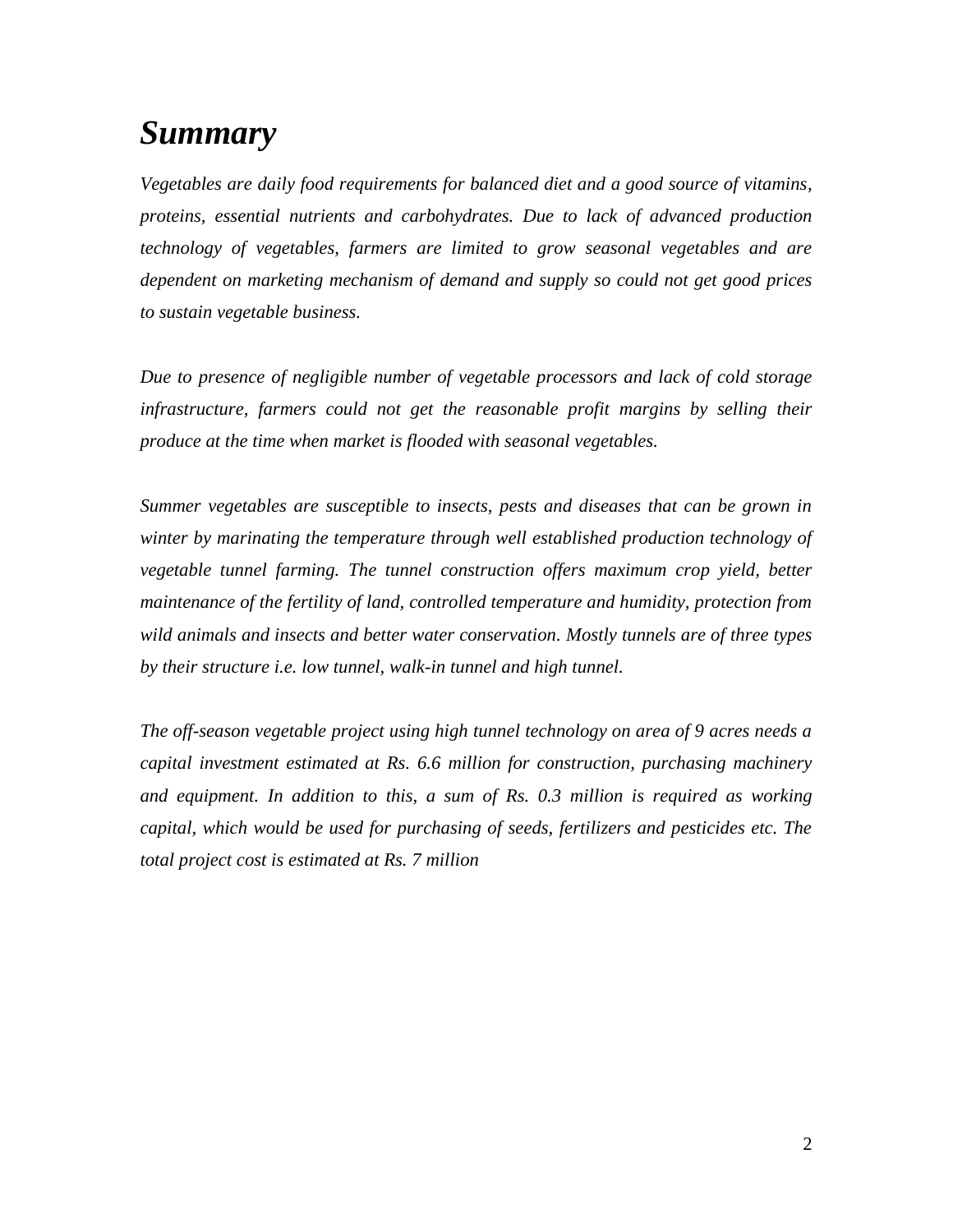# <span id="page-3-0"></span>*1. Introduction*

To grow vegetables in unfavorable weather conditions is called "growing off-season vegetables". Human nature ever wishes to get those things that are scarce. Off-season vegetables and fruits are sold at high prices in the market. Vegetables are rich source of vitamins, carbohydrates, salts and proteins. High population growth rate has given rise to high demand in basic dietary vegetables. Increased health awareness, high population growth rate, changing dietary patterns of increasingly affluent middle class and availability of packaged vegetables, has therefore generated a year round high demand for vegetables in the country in general and in major city centers in particular. However, our farmers have yet not been able to get benefited from this opportunity and still using traditional methods.

In the absence of storage infrastructure and vegetable processing industry in the country, off-season vegetables farming is the only viable option that can add value to the farmers produce.

# <span id="page-3-1"></span>*2. Project Cost*

By using high tunnel technology many off-season vegetables like tomatoes, cucumber, brinjal, hot pepper, sweet peppers and watermelon can be cultivated. This project is focused on the study of three crops only i.e. Tomato, Capsicum and Cucumber, cultivated on area of 9 acres. The land utilized for cultivation is recommended to be leased.

The off-season vegetable project using high tunnel technology on area of 9 acres needs a capital investment estimated at Rs. 6.64 million for construction, purchasing machinery and equipment. In addition to this, a sum of Rs. 0.3 million is required as working capital, which would be used for purchasing of seeds, fertilizers and pesticides etc. The total project cost is estimated at Rs. 6.94 million.

The estimated yield potential of the farm varies according to the selected type of vegetable. For this project, three proposed vegetables are selected which are listed below. For this vegetable crop mix, it is estimated that a 9-acre farm unit will yield a total of 210,000 kg vegetable per annum.

| <b>Vegetables</b> | Area (Acres) | <b>Production</b><br><b>Quantity in (kg)/ Acre</b> | <b>Total Production</b><br>Quantity |
|-------------------|--------------|----------------------------------------------------|-------------------------------------|
| Cucumber          |              | 28,000                                             | 84,000                              |
| Capsicum          |              | 18,000                                             | 54,000                              |
| Tomatoes          |              | 24,000                                             | 72,000                              |

**Table 1: Total Production Capacity**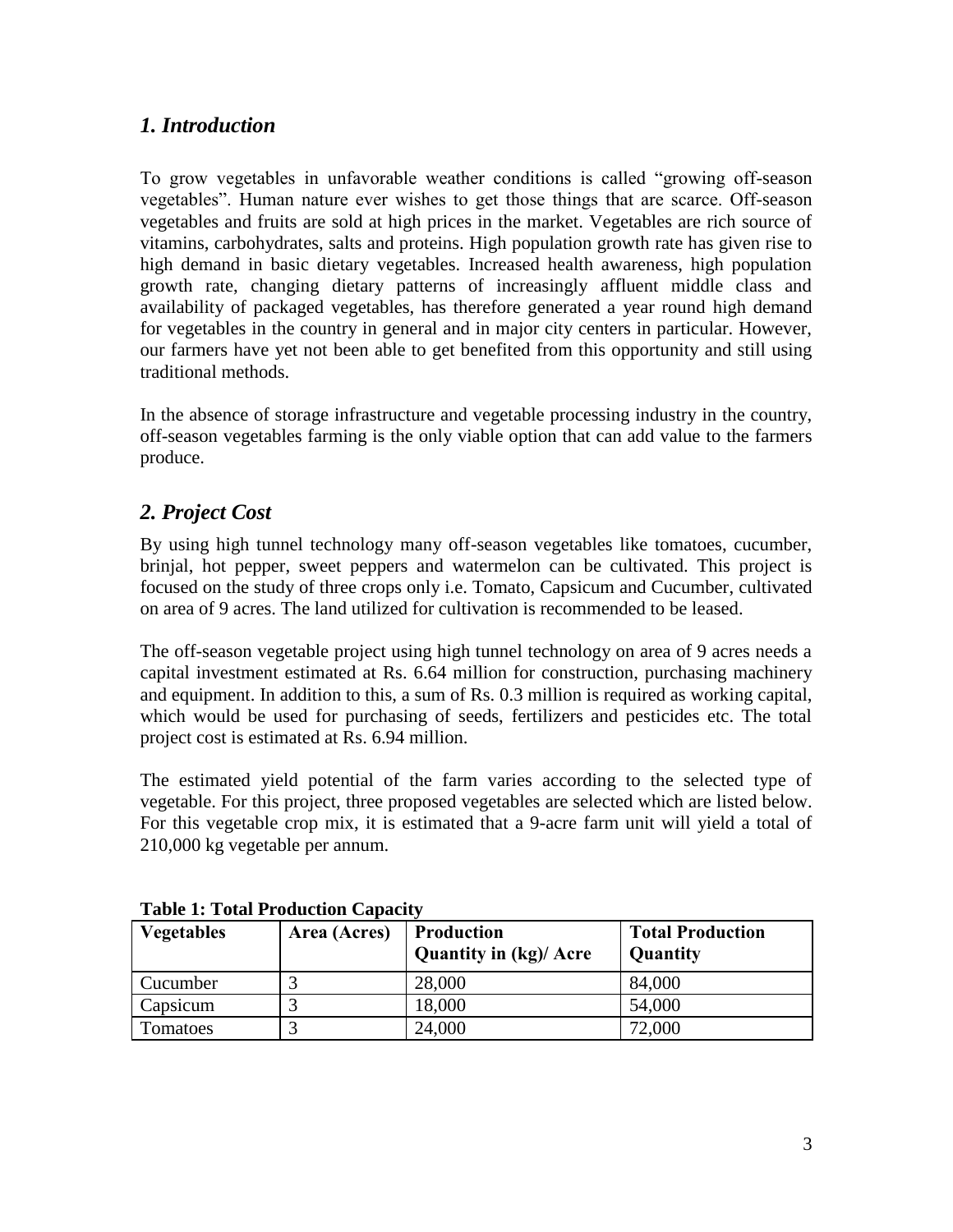## <span id="page-4-0"></span>*3. Export Prospects*

Pakistan is not yet exporting vegetables due to their perishable nature, although there is huge demand in international market. The facility of growing off-season vegetables also allows for growing non-conventional varieties and vegetables, which are in high demand in Europe, Middle East and Far Eastern countries.

## <span id="page-4-1"></span>*4. Production Sequence of Cultivation*

Production sequence considering the tomato crop is as follows:

- a. Selection of fertile soil for construction of tunnels.
- b. Production technology should be adopted through trained persons.
- c. Selection of good quality soil and sowing of seeds for nursery.
- d. Preparation of seedbeds in the field for cultivation of vegetables.
- e. Using fertilizer of different varieties for the smooth growth of plantation (Recommended fertilizers for different crops).
- f. Transplantation of nursery in the soil.
- g. Irrigate the soil to maintain the soil moisture. Drip irrigation is more economical.
- h. Use of pesticides/fungicides to protect the plants from insects and diseases.
- i. Harvesting at proper time as per requirement of the plantation.
- j. Grading of crop on the basis of quality standards.
- k. Transportation to the sale points in local or export markets after application of post harvest technology.

#### <span id="page-4-2"></span>*5. Suitable Vegetables for Cultivation*

Growing of vegetables in tunnels under plastic can give superior yields and early spring production. Following crops are high value vegetables and have shown significant increase in earliness:

- Cucumber
- Capsicum
- Tomato
- Pepper
- Bitter Gourds
- Melons
- Brinjal
- Water melon

Vegetables can be grown in tunnels in all tropical and subtropical regions of the country. This technology can successfully be adopted in coastal districts of Sindh which have favorable conditions for off-season vegetable farming. The tunnel farming in districts Thatta, Badin and Hyderabad can reduce the production costs.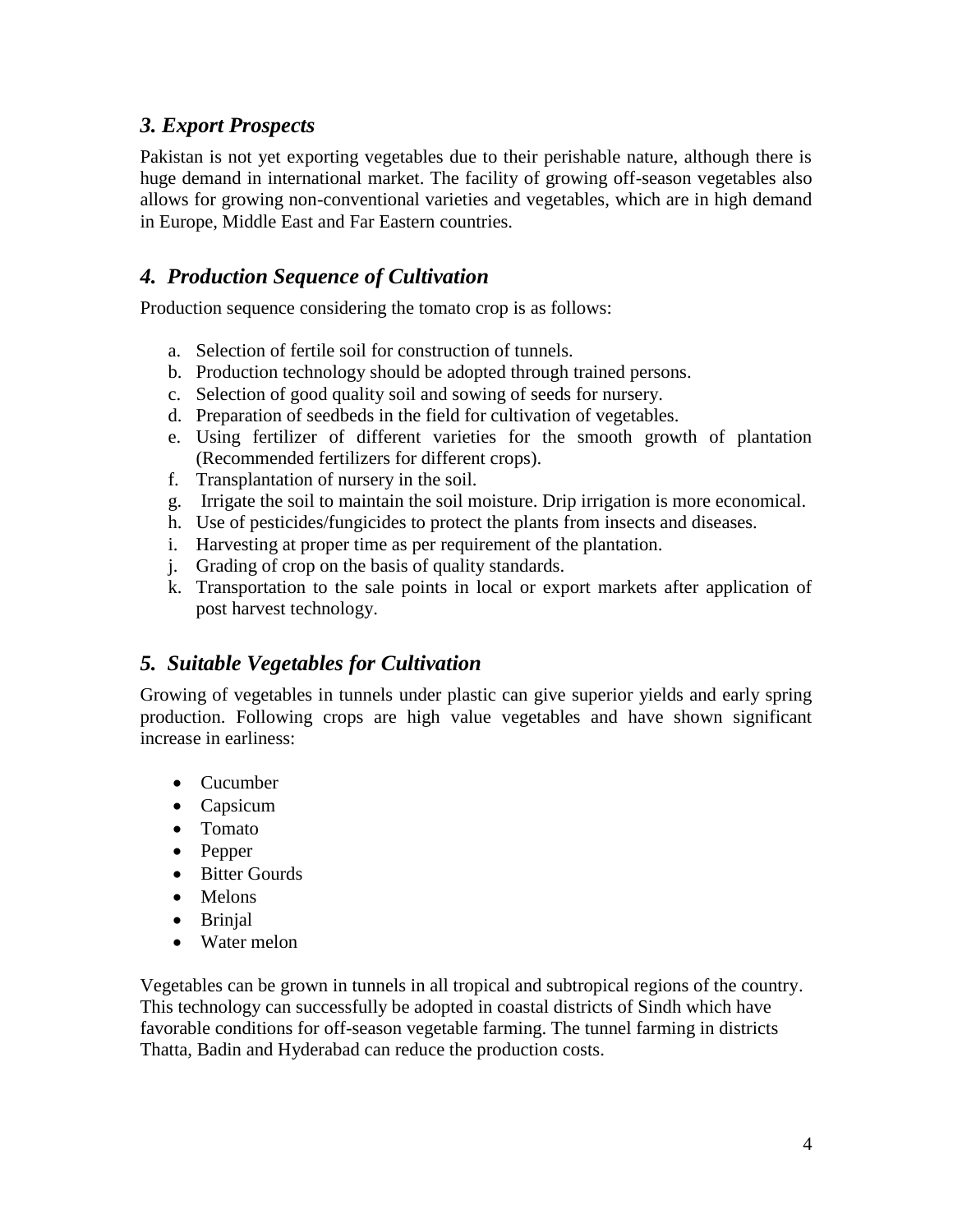### <span id="page-5-0"></span>*6. Nutrient Requirements*

Appropriate quality and quantity of fertilizer plays a great role in the production and quality of vegetables.

| <b>Vegetable</b> | <b>Fertilizer Time</b>          | <b>Quantity per acre</b><br>(kg)    |
|------------------|---------------------------------|-------------------------------------|
| Cucumber         | the<br>of<br>land<br>At<br>time | Nitrogen = 37, Phosphorus = $100$ , |
| (Kheera)         | preparation.                    | Potash = $100$                      |
| Ghyia  <br>&     | After one month at the time     | Nitrogen $=$ 37                     |
| Kadu             | of earthing up.                 |                                     |
|                  | At flower stage                 | Nitrogen = $37$                     |
|                  | One month after first picking   | Nitrogen = $37$                     |
| Tomato           | land<br>the<br>time<br>οť<br>At | Nitrogen = 37, Phosphorus = $100$ , |
|                  | preparation.                    | Potash = $100$                      |
|                  | At the time of earthing up.     | Nitrogen = $37$                     |
|                  | At the time of first picking.   | Nitrogen = $37$                     |
|                  | One month after first picking   | Nitrogen = $37$                     |

#### **Table 2: Fertilizers for High Tunnel**

#### **Table 3: Fertilizers for Walk in Tunnel**

| Vegetable     | <b>Fertilizer Time</b>                       | <b>Quantity per acre</b><br><b>kg</b>   |
|---------------|----------------------------------------------|-----------------------------------------|
| Capsicum      | of<br>At<br>the<br>time<br>land              | Nitrogen = 25, Phosphorus = 50,         |
| (Shimla       | preparation.                                 | Potash = $50$                           |
| Mirch)        | At the time of earthing up.                  | Nitrogen $= 25$                         |
| and Sweet     | At the time of first picking                 | Nitrogen = $37$                         |
| pepper        | One month after first picking                | Nitrogen = $37$                         |
| <b>Bitter</b> | the<br>of<br>time<br>land<br>At              | $DAP = \frac{1}{2}$ bag, Potash = 1 bag |
| Gourds        | preparation.                                 |                                         |
| (Karrela)     | At the time when plants                      | Urea = $\frac{1}{2}$ bag                |
|               | height is 10 cm.                             |                                         |
|               | At flower stage                              | Urea = $\frac{1}{2}$ bag                |
|               | One month after first picking                | Urea = $\frac{1}{2}$ bag                |
| Chappan       | the<br>time<br>of<br>land<br>At              | $DAP = \frac{1}{2}$ bag, Potash = 1 bag |
| Kadu          | preparation.                                 |                                         |
|               | At the time when plants $\vert$ Urea = 1 bag |                                         |
|               | height is 10 cm.                             |                                         |
| Halwa         | the<br>of<br>land<br>At<br>time              | $DAP = \frac{1}{2}$ bag, Potash = 1 bag |
| Kadu          | preparation.                                 |                                         |
|               | At flower stage                              | Urea $= 1$ bag                          |
| Ghyia         | the<br>of<br>land<br>At<br>time              | $DAP = \frac{1}{2}$ bag, Potash = 1 bag |
| Kadu          | preparation.                                 |                                         |
|               | At flower stage                              | Urea $= 1$ bag                          |

Note: The quantity of fertilizers at the time of sowing and after sowing must be used according to per line of vegetables in the tunnel. In spite of macronutrients, micronutrients i.e. Fe, Zn, Mn, B are also required to increase the yields of crops. These micronutrients are available in the market in liquid and solid forms.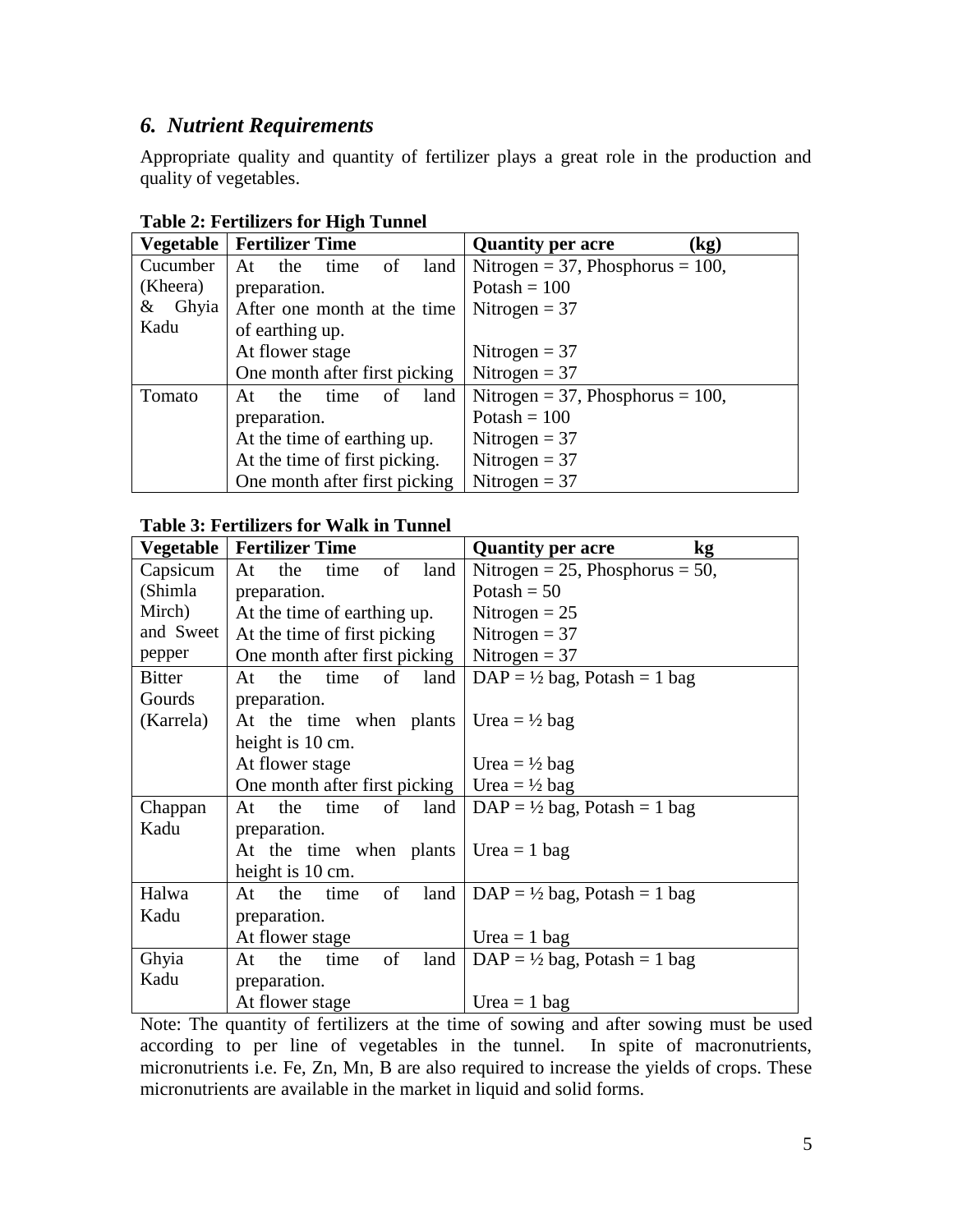# <span id="page-6-0"></span>*7. Sowing and Transplanting Period of Off-season Vegetables*

Following are the sowing and transplanting period of selected off-season vegetables with "plant to plant" and "row to row" distance:

| <b>Vegetables</b>    | <b>Sowing</b>            | <b>Transplanting</b>     | <b>Direct</b> | <b>Plant</b> to | Row to           |
|----------------------|--------------------------|--------------------------|---------------|-----------------|------------------|
|                      | <b>Period</b>            | <b>Nursery</b>           | Sowing        | <b>Plant</b>    | Row              |
|                      | <b>Nursery</b>           |                          |               | <b>Distance</b> | <b>Distance</b>  |
| Tomatoes             | $1-15$ Oct               | $1-15$ Nov               |               | $30 \text{ cm}$ | 75 cm            |
| Cucumber             | $\overline{\phantom{a}}$ |                          | 15-31 Oct     | $30 \text{ cm}$ | $100 \text{ cm}$ |
| Capsicum             | $1-15$ Oct               | $1-15$ Nov               | After mid     | $50 \text{ cm}$ | $150 \text{ cm}$ |
|                      |                          |                          | Jan           |                 |                  |
| <b>Sweet Pepper</b>  | $1-15$ Oct               | $1-15$ Nov               | After mid     | $30 \text{ cm}$ | 100 cm           |
|                      |                          |                          | Jan           |                 |                  |
| Chappan              |                          |                          | After mid     | $25 \text{ cm}$ | $200 \text{ cm}$ |
| Kadu                 |                          |                          | Jan           |                 |                  |
| <b>Bitter Gourds</b> |                          | $\blacksquare$           | After mid     | $30 \text{ cm}$ | $250 \text{ cm}$ |
|                      |                          |                          | Jan           |                 |                  |
| Halwa Kadu           |                          | $\overline{\phantom{0}}$ | After mid     | $50 \text{ cm}$ | 300 cm           |
|                      |                          |                          | Jan           |                 |                  |
| Ghyia Toori          |                          | $\overline{\phantom{0}}$ | After mid     | $50 \text{ cm}$ | $300 \text{ cm}$ |
|                      |                          |                          | Jan           |                 |                  |

**Table 4: Sowing period for the selected off-season vegetables**

|  | Table 5: Requirements of Temperature for Best Growth of Vegetables |  |  |
|--|--------------------------------------------------------------------|--|--|
|  |                                                                    |  |  |

| Sr. No         | <b>Vegetables</b>    | Temperature (degree centigrade) |
|----------------|----------------------|---------------------------------|
|                | Cucumber             | $24 - 18$                       |
| $\overline{2}$ | Capsicum             | $24 - 21$                       |
| 3              | Tomatoes             | $29 - 21$                       |
| 4              | <b>Sweet Pepper</b>  | $24 - 21$                       |
| 5              | <b>Bitter Gourds</b> | 29-21                           |
| 6              | Ghyia Kadu           | $24 - 18$                       |
|                | Chappan Kadu         | $24 - 18$                       |
| 8              | Halwa Kadu           | $24 - 18$                       |
| 9              | Ghyia Toori          | $24 - 18$                       |

# <span id="page-6-1"></span>*8. Irrigation*

In severe summer irrigation to vegetables is required after every 5 - 7 days depending on the type of soil, whereas in December, January light water is required after 15-21 days. The quantity of water can be changed keeping in mind the climatic conditions. In water shortage areas the best way of irrigation is drip irrigation. Drip irrigation improves the water use efficiency if fertilizers are applied though drips as fertigation and offers more splits of fertilizers, even micronutrients can be used, through the initial growth periods.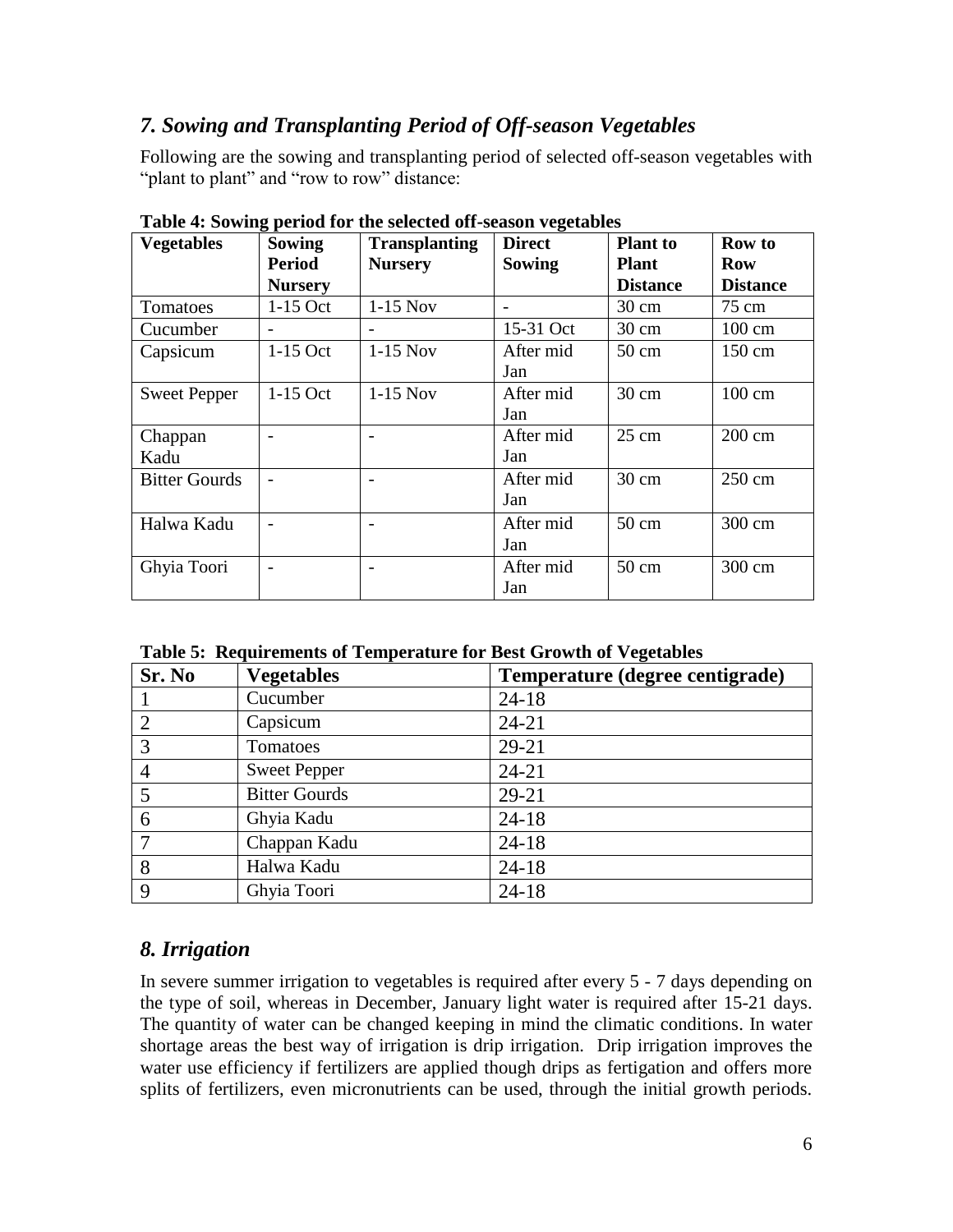The benefits of fertigation are in terms of increase in yield, quality of fruit and insect pest control. The best water for irrigation is canal water but if tube well is available then before irrigation or star of business, the water analysis must be done avoiding deteriorative effects if unfit for irrigation. It is not recommended to make investments of vegetable tunnel farming in saline soils and unfit water conditions. Drip irrigation is a technical matter which can be applied through trained technicians.

# <span id="page-7-0"></span>*9. Types of Tunnels*

Off-season Vegetable farming in tunnels is gaining popularity because of low cost and easy usage. Plastic tunnels are transparent which provides required sunshine to the plants, and the plastic also plays a barrier against the cool air in winter. Tunnels help to gain maximum crop yield, to maintain the fertility of land and control on temperature.

Following are three main types of tunnels:-

### <span id="page-7-1"></span>*i) Low Tunnel*

Low tunnels are less expensive as compared with the High tunnels but crop yield is low. Soil preparation, spraying and picking is difficult is this tunnel. Cucumber, melons, watermelons, bitter gourds, squashes, and snake gourds etc can be grown in these tunnels.

#### <span id="page-7-2"></span>*ii) Walk-in Tunnels*

These are lower in height as compared with High tunnels. Walk-in-tunnels provide high yield compared to Low tunnels. The tunnel is suitable for growing tomatoes, cucumbers, sweet pepper and hot pepper.

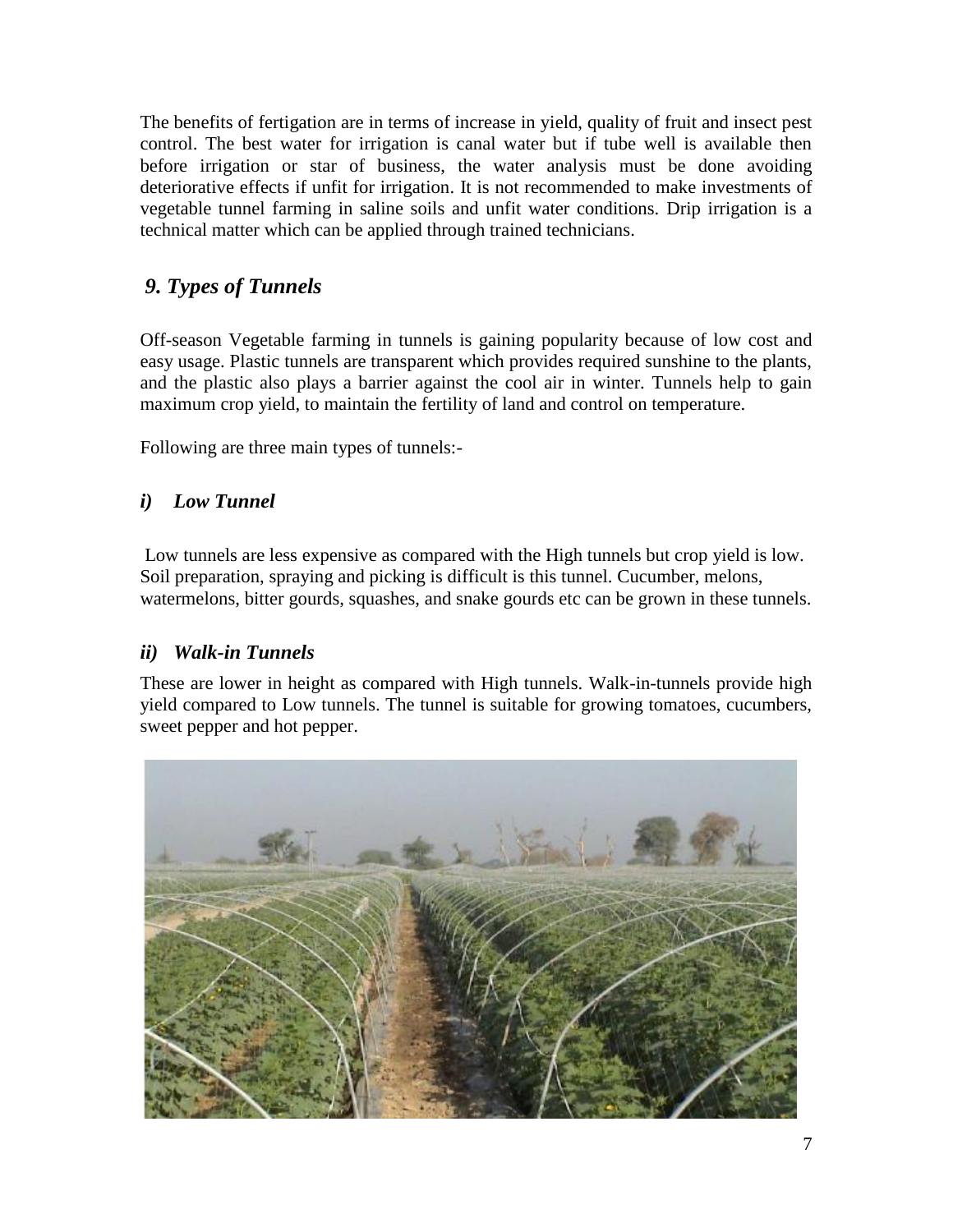# <span id="page-8-0"></span>*iii) High Tunnel*

High tunnels give maximum yield of crops and make easy soil preparation, picking, spraying due to its width and height. The tunnel is suitable for growing tomatoes, cucumbers and sweet peppers.



| <b>Table 6: High Tunnel Dimensions</b> |  |  |
|----------------------------------------|--|--|
|----------------------------------------|--|--|

|                               |                | Mild steel, zinc galvanized  |
|-------------------------------|----------------|------------------------------|
|                               | Pipe material  | Diameter 40mm                |
| <b>Material Specification</b> |                | Thickness 1.6 mm             |
|                               |                | Length $20-25$ ft            |
|                               | Plastic        | 0.10 mm thick and 20 ft wide |
|                               | Height         | Center 10 ft, Sides 6.5 ft   |
|                               | Width          | $30$ ft                      |
| <b>Tunnel Specification</b>   | Length         | 190 ft                       |
|                               | No. of tunnels | 6 per acre                   |

The cost of such tunnel amount to Rs. 95,450 excluding the cost related to plastic used as a shield (Cover) and mulch.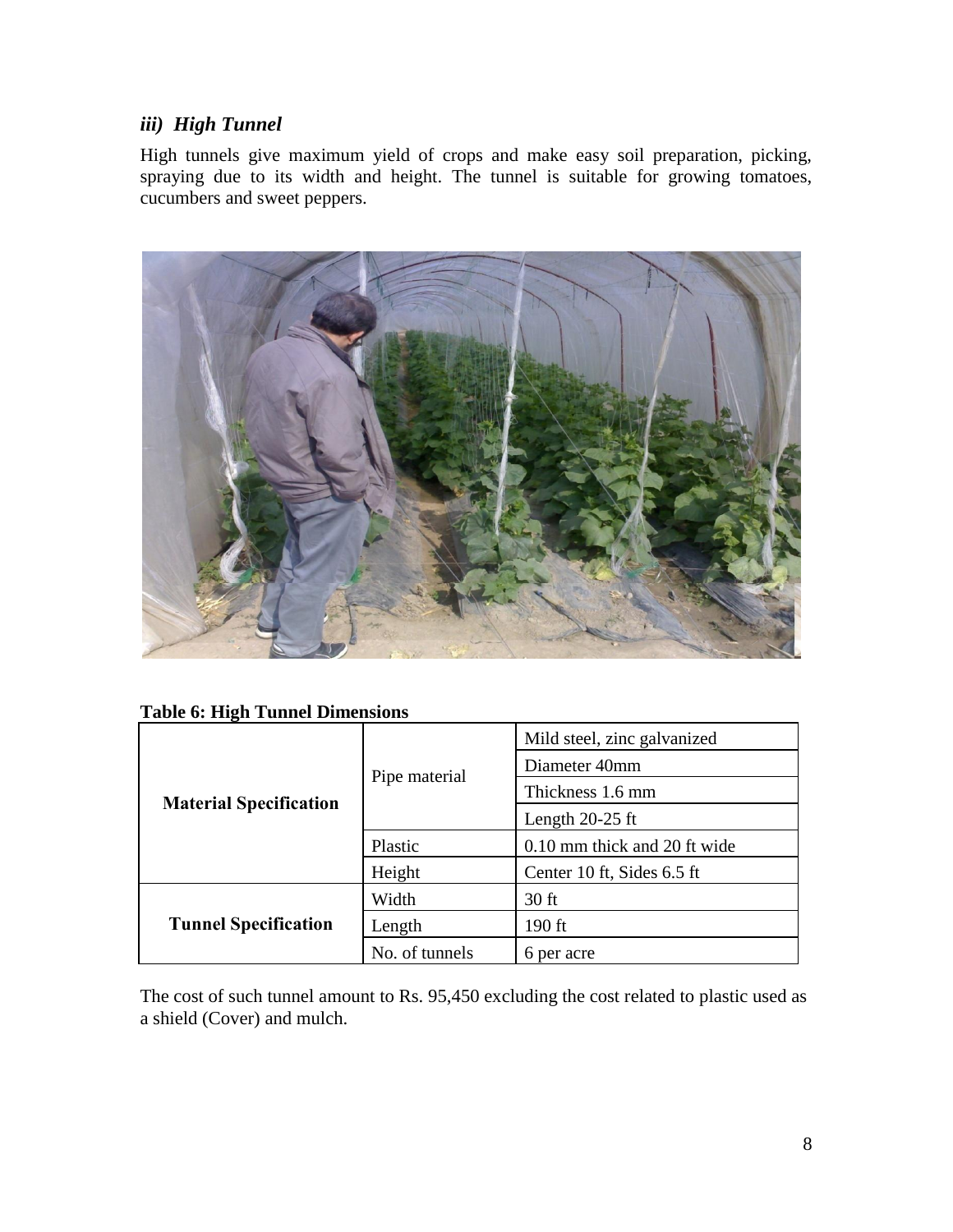#### <span id="page-9-0"></span>*a) Support Structure*

This tunnel is built by pipe material of 40-mm diameter 20-25 feet length. The tunnel will be 10 feet high from the centre and 6.5 feet high from the sides. Each tunnel structure will then be covered by 0.1 mm thick and 20 feet wide plastic sheet. Approximately 6 tunnels can be constructed on an acre of land. Each tunnel will be 190 feet long, 10 feet high and 30 feet wide.



#### <span id="page-9-1"></span>*b) Seed Recommendations*

Hybrid seeds are produced through a special process and give crop yield 3 to 4 times more than ordinary seeds. F1 hybrid seeds are recommended for cultivation in tunnels because they have the ability to resist multiple diseases and have above 90% germination capacity as compared to that of ordinary one.

#### <span id="page-9-2"></span>*c) Important Points for Tunnel Farming*

- Prior to start off-season vegetable farming in tunnels, the investor must have practical knowledge about farming.
- Soil and water quality should be tested before starting the farming.
- Self-pollinated plant should be grown.
- Recommended seed should be used.
- Farmer must have the updated market information to earn high profit.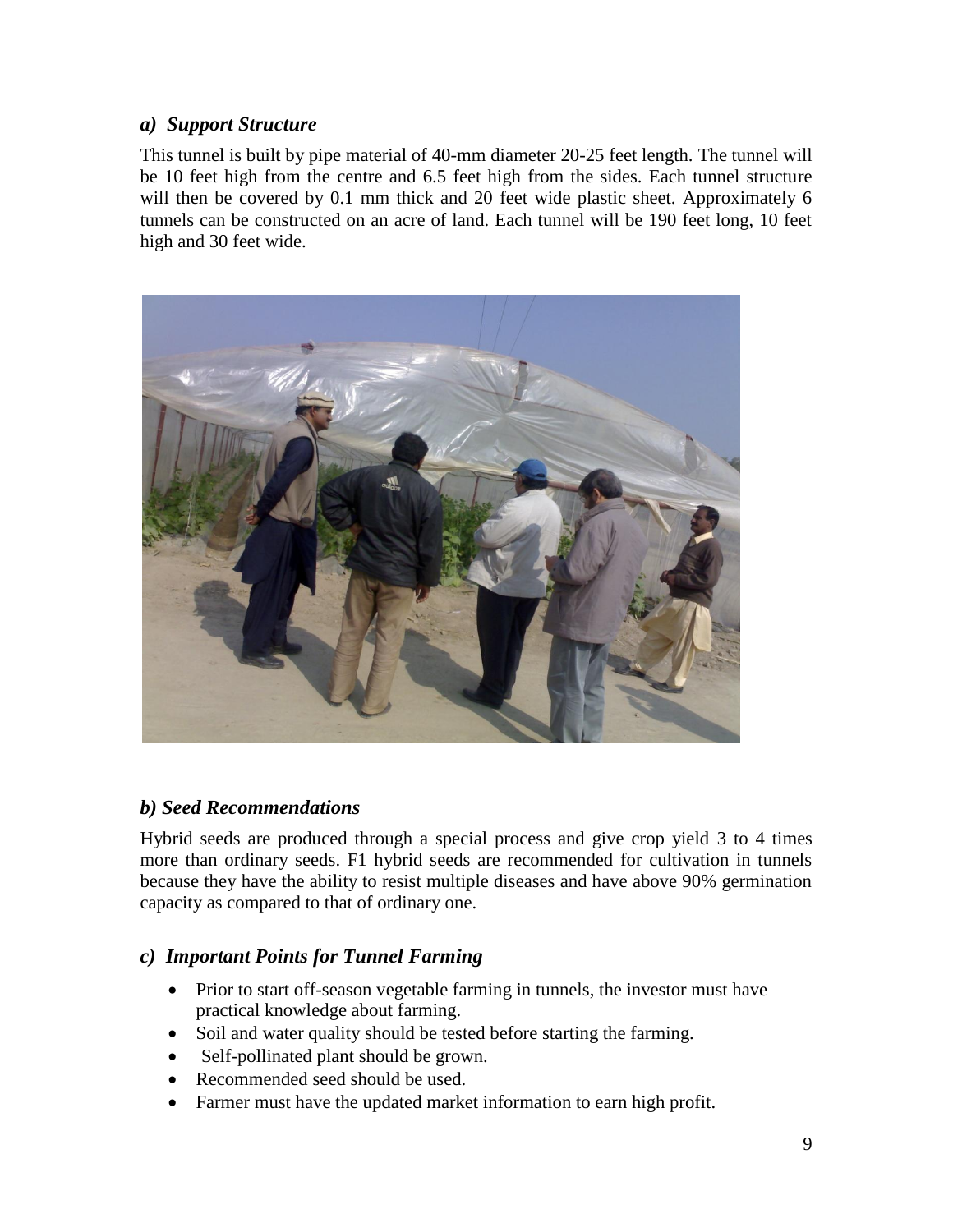### <span id="page-10-0"></span>*10. Suitable Site for Tunnel Farming*

The purchased land is recommended for tunnel farming but can also be taken on lease. Rural areas around the major cities of the country are the suitable areas for setting up tunnels.

#### <span id="page-10-1"></span>*i) Preparation of Soil & Sowing*

- Soil should be properly leveled preferably by laser leveling.
- Preparation of soil with rotaveter/ cultivator.
- Application of well-decomposed Farm Yard Manure at least 10 ton per acre at least 90 days before sowing.
- Prepare beds before sowing.
- Make holes and prepare media mixed with loam soil, FYM and fertilizers to fill the holes at the time of sowing/ seeding.
- Field should not be flooded with water. Irrigation should be applied in such a way that water level be kept below the seeding place; only moisture reach the seed to wet it for germination. In this way the percent germination would be more.
- Keeping in mind the type of soil, light irrigation should be repeated after 2-3 days to assure the proper moistures for germination.

#### <span id="page-10-2"></span>*ii) Expected Production*

Expected production, sale price and land utilization of some vegetable is as follows: -

| Vegetable | Land<br><b>Utilization</b><br>(Acres) | <b>Production</b><br>Quantity (kg)/<br>Acre | <b>Production</b><br>Quantity<br>$\left(\text{kg}\right)$ | Sale Price*<br>$\operatorname{Rs.}/(\operatorname{kg})$ |
|-----------|---------------------------------------|---------------------------------------------|-----------------------------------------------------------|---------------------------------------------------------|
| Cucumber  |                                       | 28,000                                      | 84,000                                                    | 27                                                      |
| Capsicum  |                                       | 18,000                                      | 54,000                                                    | 47                                                      |
| Tomatoes  |                                       | 24,000                                      | 72,000                                                    |                                                         |

**Table 7: Expected Production and Land Utilization**

\*The prices of vegetables depend on demand and supply and environment conditions. Normally the off – season vegetables prices are higher than seasonal vegetables.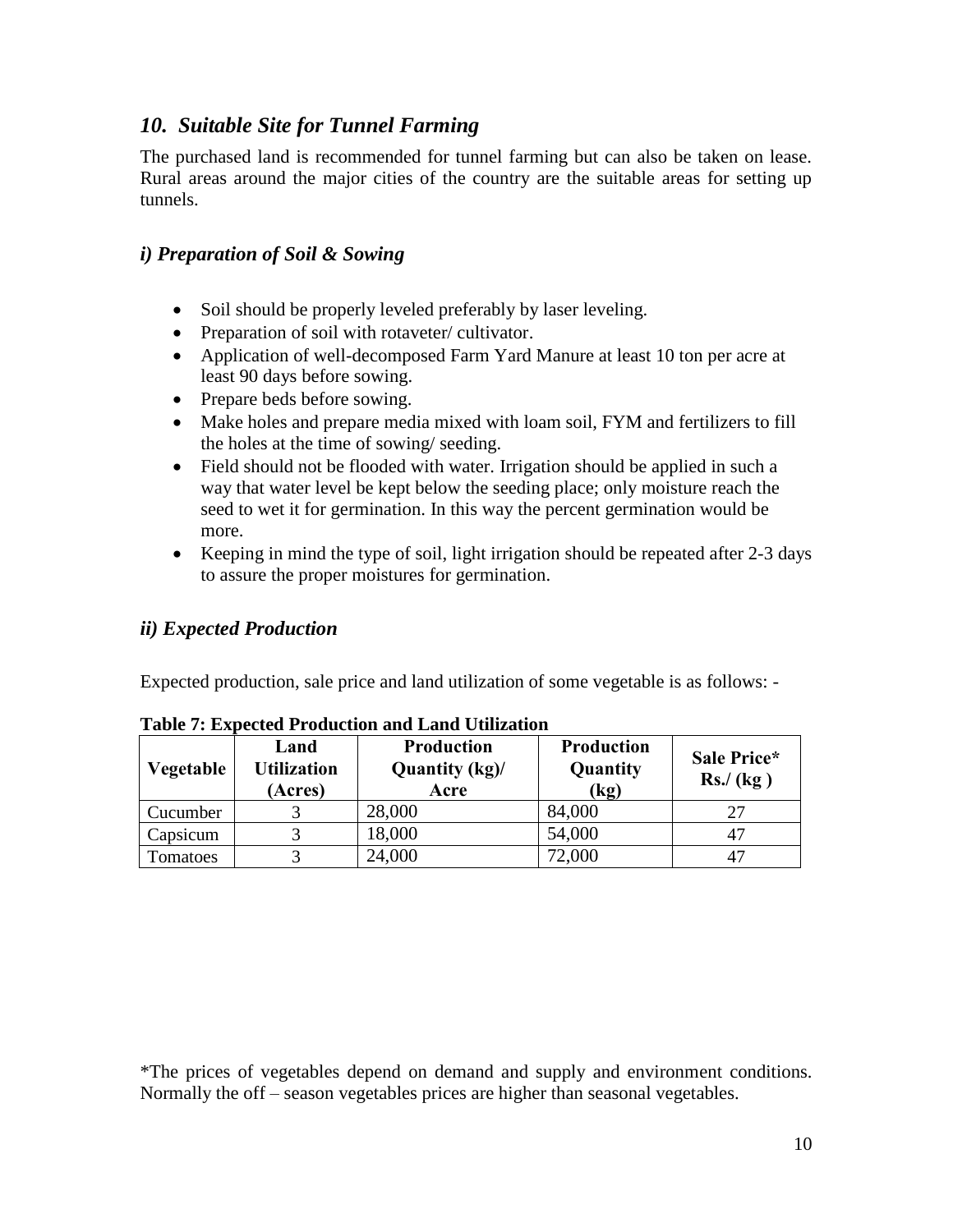# <span id="page-11-0"></span>*11. Equipments and Machinery Requirements*

Following equipments and machinery is required for an off-season vegetable farm of 9 Acres:

| <b>Description</b>                       | <b>Number</b> | Cost(Rs) |
|------------------------------------------|---------------|----------|
| Rotavator                                |               | 65,000   |
| Ridger                                   |               | 18,000   |
| Soil Leveler/ Scraper                    |               | 12,000   |
| Spray Machines & Farm Tools              |               | 50,000   |
| Peter Engine                             |               | 45,000   |
| Total cost of tools & equipment cost     |               | 190,000  |
| Tractor & Cultivator                     |               | 500,000  |
| Total cost of tools, equipment & vehicle |               | 690,000  |

#### **Table 8: Equipments and Vehicles**

#### <span id="page-11-1"></span>*12. Human Resource Requirements*

| <b>Description</b> | <b>Number</b> | <b>Monthly Salary per</b><br>Person (Rs.) | <b>Annual Salary (Rs)</b> |
|--------------------|---------------|-------------------------------------------|---------------------------|
| Farm Manager       |               | 10,000                                    | 120,000                   |
| Labor              |               | 5,500                                     | 528,000                   |
| Guard              |               | 6,000                                     | 72,000                    |
| <b>Total</b>       | 10            |                                           | 720,000                   |

#### **Table 9: Number of Staff required for 54 tunnels (9 acres)**

Apart from the above mentioned staff requirements, part time workers for four months will be required during the picking season. Following table shows the part time staff requirements:

| Table 10: Part-time staff requirement for 54 tunnels (9 acres) |  |  |
|----------------------------------------------------------------|--|--|
|                                                                |  |  |

| <b>Description</b> | Number | Salary (Month) (Rs) | <b>Total Salary (Rs)</b> |
|--------------------|--------|---------------------|--------------------------|
| ∟abor              | 108    | 5,500               | 594,000                  |

#### <span id="page-11-2"></span>*13. Infrastructure Requirements*

For three off-season vegetable crops nine acre agriculture land is required with availability of electricity, Diesel (for tube well operations) and water.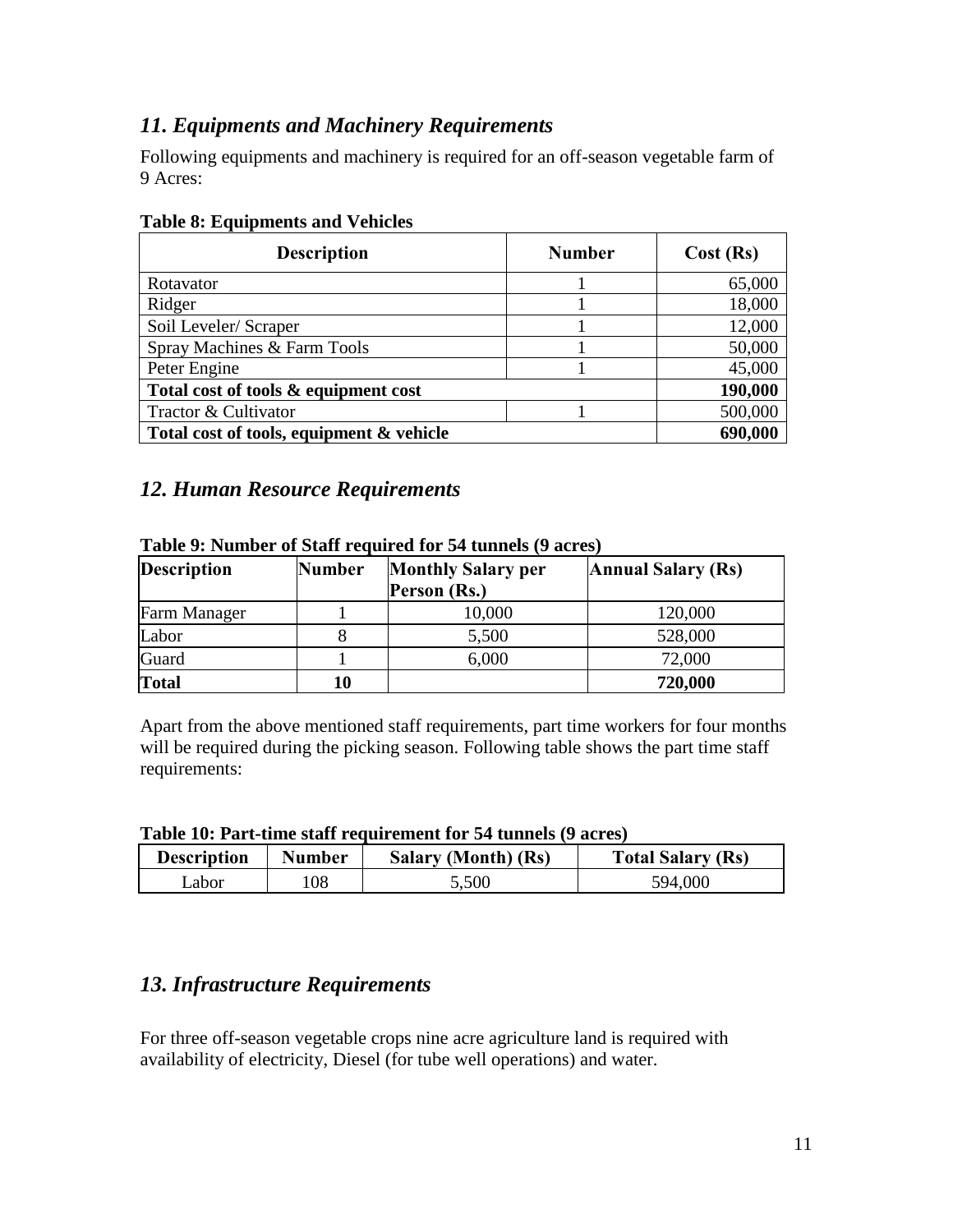| <b>Description</b>                  | o<br><b>No. of Units</b> | <b>Price per Unit</b> | <b>Total Cost</b> |
|-------------------------------------|--------------------------|-----------------------|-------------------|
| Misc Pipe                           | 2,000                    | 40                    | 80,000            |
| Clamps                              | 80                       | 30                    | 2,400             |
| M& F adopters                       | 20                       | 200                   | 4,000             |
| Galvanized Wire Guage               | 40                       | 75                    | 3,000             |
| Tensioners                          | 30                       | 45                    | 1,350             |
| <b>Nets</b>                         | 12                       | 250                   | 3,000             |
| <b>Fabrication Cost</b>             | 1                        | 1,700                 | 1,700             |
| <b>Total Cost in Rs. per Tunnel</b> | 95,450                   |                       |                   |
| No. of Tunnels per Acre             | 6                        |                       |                   |
| <b>Total Cost in Rs. per Acre</b>   |                          |                       | 572,700           |
| Plastic Cost Kg/Acre)               | 350                      | 180                   | 63,000            |
| <b>Black Mulch</b>                  | 40                       | 190                   | 7,600             |
| Total Plastic Cost Kg/ Acre)        | 70,600                   |                       |                   |
| <b>Total Per Acre Cost</b>          | 643,300                  |                       |                   |

**Table 11: Construction Cost for High Tunnel per Acre (Rs)**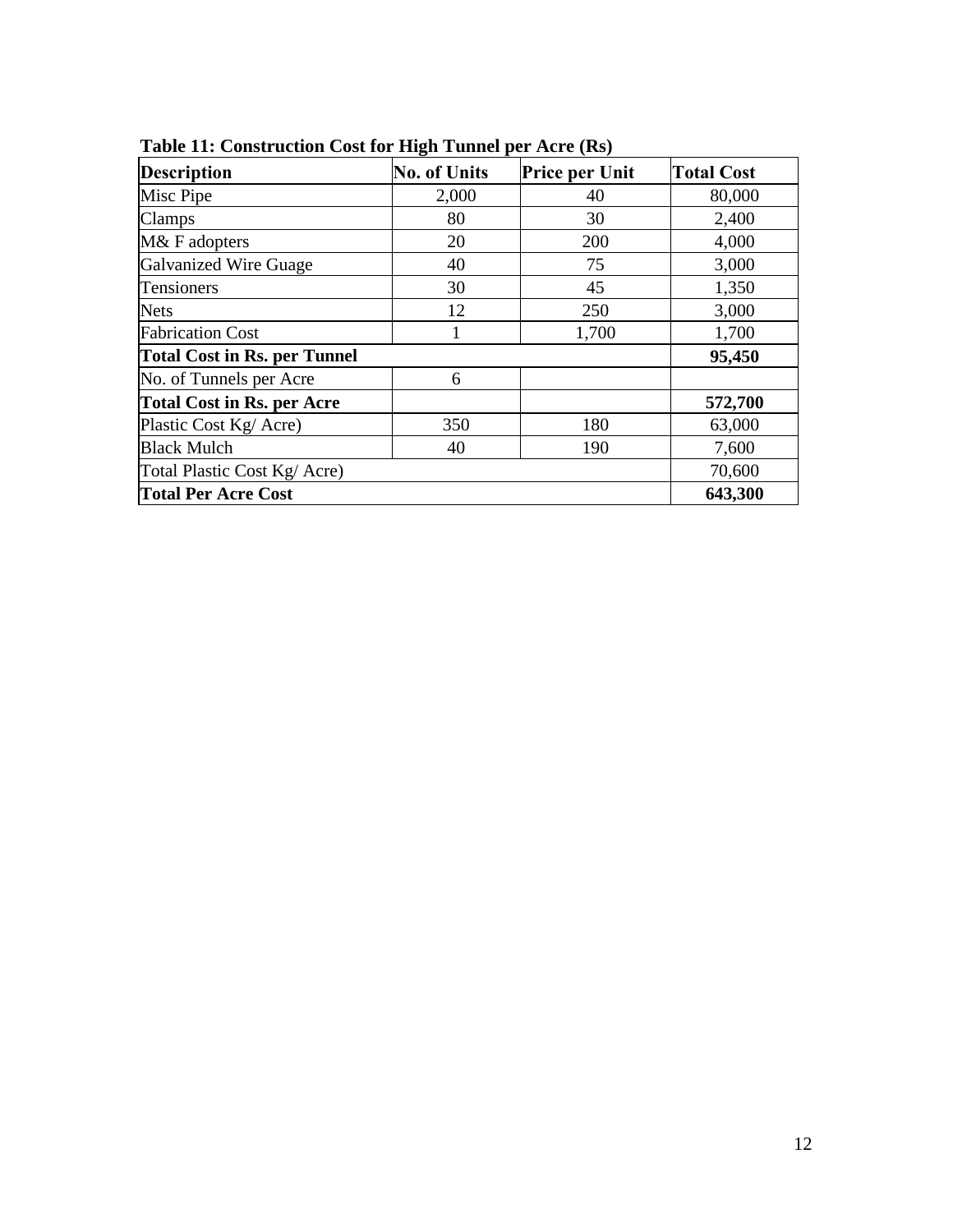# <span id="page-13-0"></span>*14. Project Detail*

| <b>Capital Investment</b> | Rs.       |
|---------------------------|-----------|
| Building/Infrastructure   | 5,789,700 |
| Machinery & Equipment     | 190,000   |
| Furniture & Fixture       | 60,000    |
| Pre-operational Expenses  | 100,000   |
| <b>Vehicles</b>           | 500,000   |
| <b>Total Capital Cost</b> | 6,639,700 |

| <b>Working Capital</b>       | Rs.     |
|------------------------------|---------|
| Raw material inventory       | 250,000 |
| Cash                         | 50,000  |
| <b>Total Working Capital</b> | 300,000 |

|--|

|        | <b>Financing</b> | Rs.       |
|--------|------------------|-----------|
| Equity | 50%              | 3,469,850 |
| Debt   | 50%              | 3,469,850 |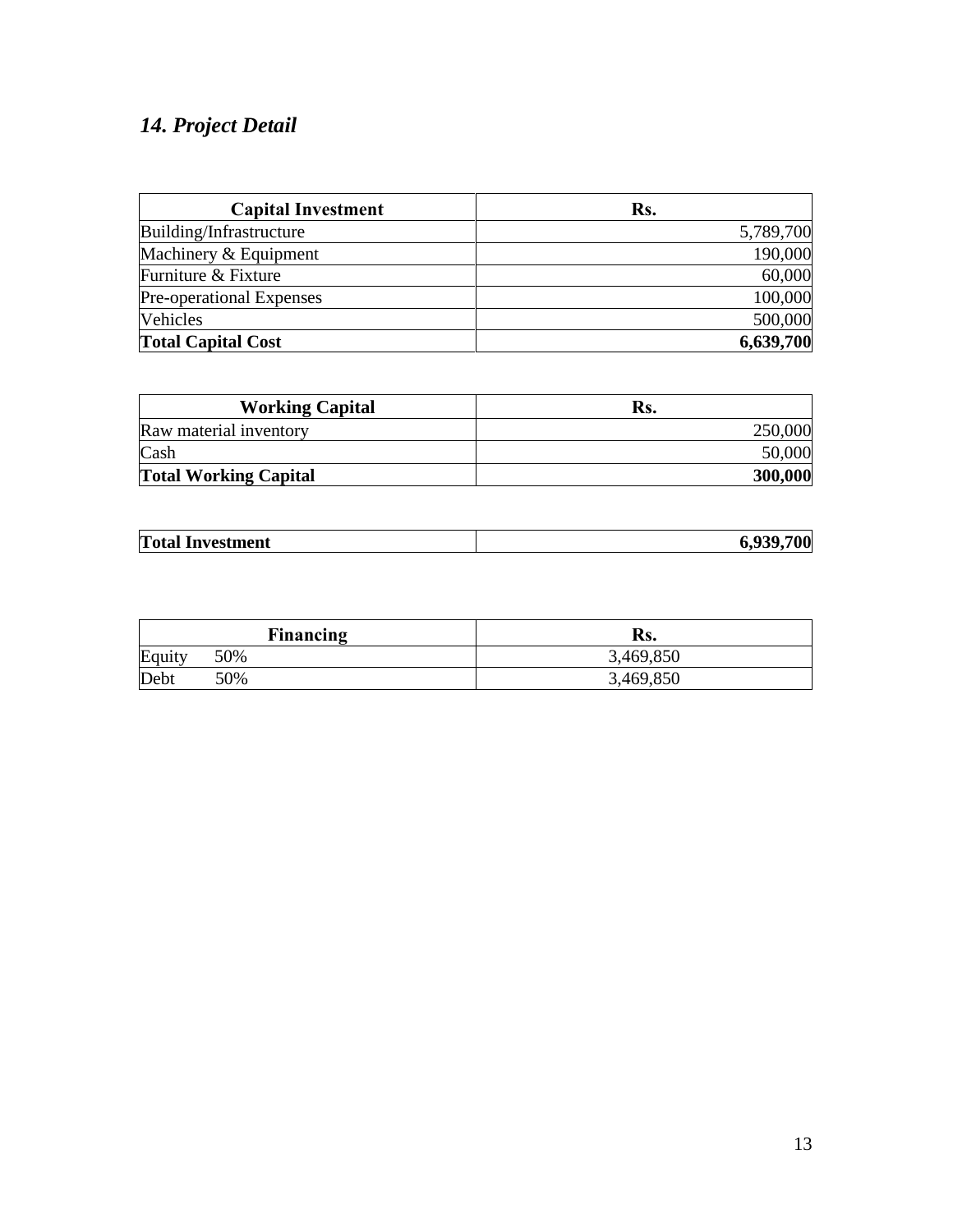# <span id="page-14-0"></span>*15. Projected Income Statement of 54 tunnels on 9 acres project*

|                                       |           |           |           |           |           |           |           |           |            | Rs.            |
|---------------------------------------|-----------|-----------|-----------|-----------|-----------|-----------|-----------|-----------|------------|----------------|
|                                       | Year-1    | Year-2    | Year-3    | Year-4    | Year-5    | Year-6    | Year-7    | Year-8    | Year-9     | Year-10        |
| Revenue from sale of vegetable        | 6,961,500 | 7,309,575 | 7,675,054 | 8,058,806 | 8,461,747 | 8,884,834 | 9,329,076 | 9,795,530 | 10,285,306 | 10,799,571     |
| Cost of Sales                         |           |           |           |           |           |           |           |           |            |                |
| Cost of Seeds                         | 76,666    | 80,499    | 84,524    | 88,750    | 93,188    | 97,847    | 102,740   | 107,877   | 113,271    | 118,934        |
| Operations costs (direct labor)       | 1,242,000 | 1,304,100 | 1,369,305 | 1,437,770 | 1,509,659 | 1,585,142 | 1,664,399 | 1,747,619 | 1,835,000  | 1,926,750      |
| <b>Machine Maintenance</b>            | 150,000   | 157,500   | 165,375   | 173,644   | 182,326   | 191,442   | 201,014   | 211,065   | 221,618    | 232,699        |
| <b>Fertilizers Cost</b>               | 288,000   | 302,400   | 317,520   | 333,396   | 350,066   | 367,569   | 385,948   | 405,245   | 425,507    | 446,783        |
| Pesticide Cost                        | 270,000   | 283,500   | 297,675   | 312,559   | 328,187   | 344,596   | 361,826   | 379,917   | 398,913    | 418,859        |
| <b>Direct Water</b>                   | 54,000    | 59,400    | 65,340    | 71,874    | 79,061    | 86,968    | 95,664    | 105,231   | 115,754    | 127,329        |
| <b>Plastic Cost</b>                   | 635,400   | 667,170   | 700,529   | 735,555   | 772,333   | 810,949   | 851,497   | 894,072   | 938,775    | 985,714        |
| Total cost of sales                   | 2,716,066 | 2,854,569 | 3,000,268 | 3,153,548 | 3,314,819 | 3,484,513 | 3,663,087 | 3,851,025 | 4,048,838  | 4,257,067      |
| <b>Gross Profit</b>                   | 4,245,434 | 4,455,006 | 4,674,786 | 4,905,258 | 5,146,927 | 5,400,321 | 5,665,988 | 5,944,505 | 6,236,468  | 6,542,504      |
| <b>Operating Expense</b>              |           |           |           |           |           |           |           |           |            |                |
| Payroll (Admin)                       | 72,000    | 75,600    | 79,380    | 83,349    | 87,516    | 91,892    | 96,487    | 101,311   | 106,377    | 111,696        |
| <b>Fixed electricity</b>              | 60,000    | 66,000    | 72,600    | 79,860    | 87,846    | 96,631    | 106,294   | 116,923   | 128,615    | 141,477        |
| <b>Administrative Overheads</b>       | 69,615    | 73,096    | 76,751    | 80,588    | 84,617    | 88,848    | 93,291    | 97,955    | 102,853    | 107,996        |
| Amortization (Pre-operational Expense | 15,000    | 15,000    | 15,000    | 15,000    | 15,000    |           |           |           |            | $\blacksquare$ |
| <b>Transport Cost</b>                 | 892,500   | 896,963   | 901,447   | 905,955   | 910,484   | 915,037   | 919,612   | 924,210   | 928,831    | 933,475        |
| <b>Packing Cost</b>                   | 357,000   | 358,785   | 360,579   | 362,382   | 364,194   | 366,015   | 367,845   | 369,684   | 371,532    | 373,390        |
| Depreciation                          | 140,000   | 140,000   | 140,000   | 140,000   | 140,000   | 140,000   | 140,000   | 140,000   | 140,000    | 140,000        |
| Total                                 | 1,606,115 | 1,625,443 | 1,645,757 | 1,667,133 | 1,689,658 | 1,698,423 | 1,723,528 | 1,750,084 | 1,778,209  | 1,808,033      |
| <b>Operating Profit</b>               | 2,639,319 | 2,829,562 | 3,029,029 | 3,238,125 | 3,457,270 | 3,701,898 | 3,942,460 | 4,194,421 | 4,458,260  | 4,734,471      |
| Non-Operating Expense                 |           |           |           |           |           |           |           |           |            |                |
| Interest expense on long term debt    | 432,000   | 405,000   | 350,000   | 270,000   | 150,000   |           |           |           |            |                |
| Land Lease                            | 135,000   | 135,000   | 135,000   | 135,000   | 135,000   | 135,000   | 135,000   | 135,000   | 135,000    | 135,000        |
| Total                                 | 567,000   | 540,000   | 485,000   | 405,000   | 285,000   | 135,000   | 135,000   | 135,000   | 135,000    | 135,000        |
| <b>Earnings Before Tax</b>            | 2,072,319 | 2,289,562 | 2,544,029 | 2,833,125 | 3,172,270 | 3,566,898 | 3,807,460 | 4,059,421 | 4,323,260  | 4,599,471      |
| Commission of Arthi                   | 103,616   | 114,478   | 127,201   | 141,656   | 158,613   | 178,345   | 190,373   | 202,971   | 216,163    | 229,974        |
| <b>NET PROFIT</b>                     | 1,968,703 | 2,175,084 | 2,416,828 | 2,691,469 | 3,013,656 | 3,388,553 | 3,617,087 | 3,856,450 | 4,107,097  | 4,369,497      |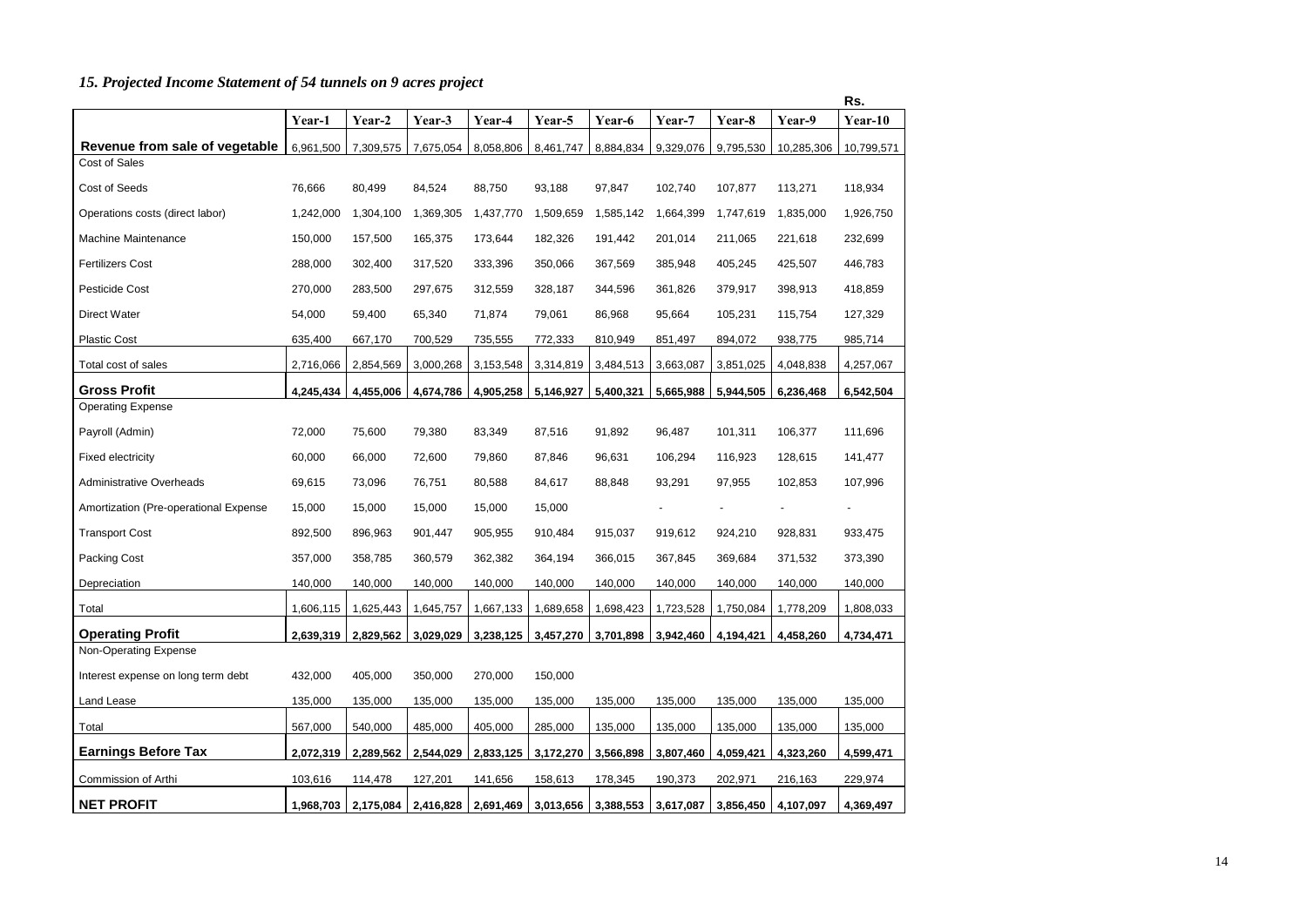# <span id="page-15-0"></span>*16. Input Assumptions*

#### **Table 12: Seed Assumptions**

| Crop<br><b>Assumptions</b> | Cost per Seed<br>in Rs. | <b>Average Seed</b><br><b>Requirement in</b><br>unit/Acre | Av. Seed<br>Price/<br>Acre |
|----------------------------|-------------------------|-----------------------------------------------------------|----------------------------|
| Cucumber                   | 1.70                    | 13,333                                                    | 22,666                     |
| Capsicum                   | 1.60                    | 15,000                                                    | 24,000                     |
| Tomato                     | 2.00                    | 15,000                                                    | 30,000                     |
| Sale Price Growth Rate     | 5%                      |                                                           |                            |

#### **Table 13: Production Assumptions**

| Crop<br><b>Assumptions</b> | Crop<br>Yield per<br>Acre in<br>kg | <b>Total</b><br><b>Production</b><br>Quantity<br>$\left(\mathrm{kg}\right)$ | <b>Sale</b><br>Price of<br>Crop per<br>Кg |
|----------------------------|------------------------------------|-----------------------------------------------------------------------------|-------------------------------------------|
| Cucumber                   | 28,000                             | 84,000                                                                      | 27                                        |
| Capsicum                   | 18,000                             | 54,000                                                                      | 47                                        |
| Tomato                     | 24,000                             | 72,000                                                                      | 47                                        |
| Sale Price Growth Rate     |                                    |                                                                             | 5%                                        |

#### **Table 14: Expense Assumptions**

| Crop Wastage                                 | 15%    |
|----------------------------------------------|--------|
| Administrative Overhead (% of Total Revenue) | 1.00%  |
| Water cost per Irrigation per Acre (Rs.)     | 600    |
| Irrigation (No. of Months)                   |        |
| No. of times land irrigated (per month)      | っ      |
| Fixed Electricity per Month (Rs)             | 5,000  |
| Transport Cost per kg (Rs)                   | 5.00   |
| Packing Cost per kg (Rs)                     | 2.00   |
| Machine Maintenance (machine/month)          | 5,000  |
| Pesticide Requirement per Acre per Year (Rs) | 30,000 |
| Fertilizer Cost per Acre per Year (Rs)       | 20,000 |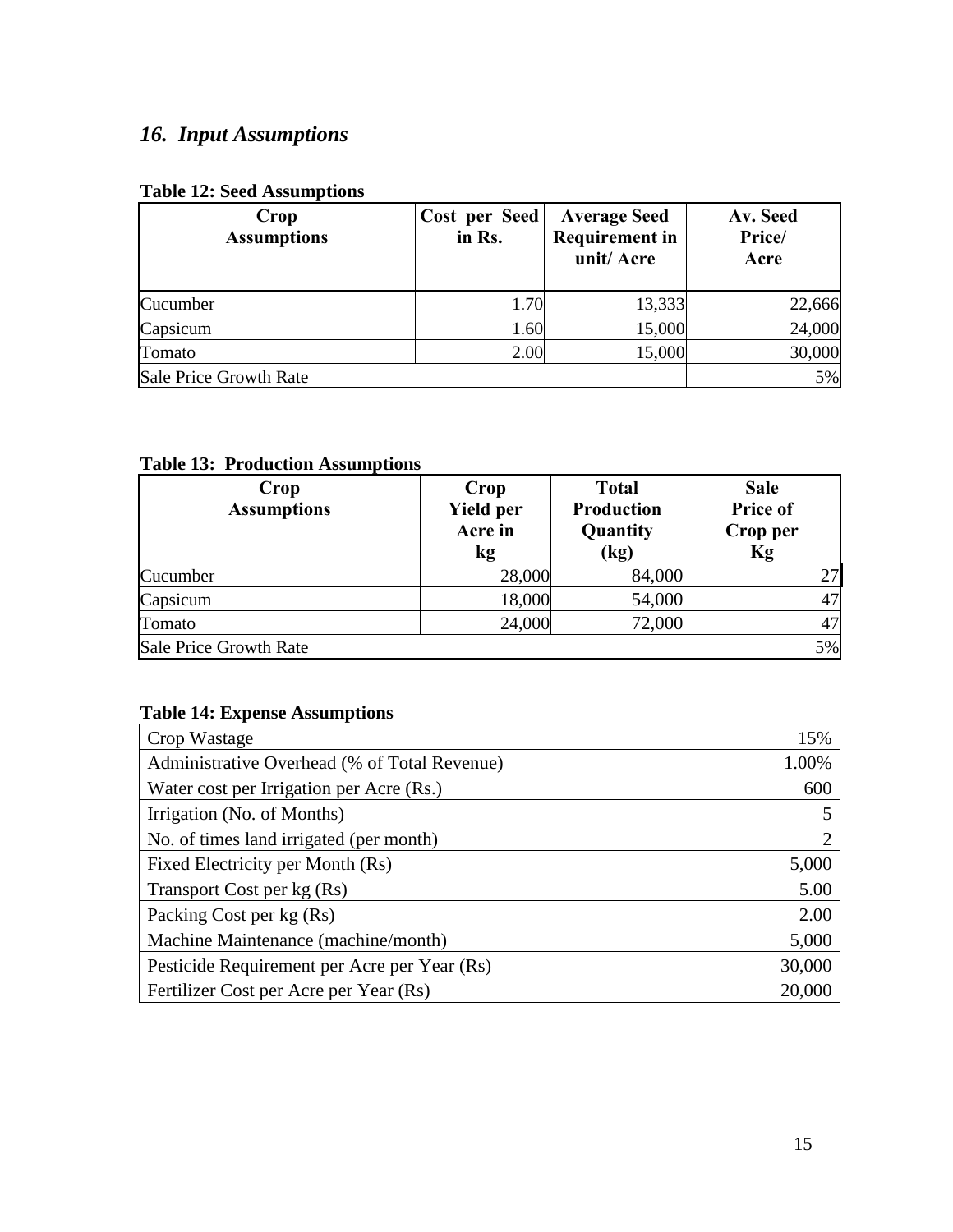# **Table 15: Farmyard Manure Cost**

| <b>Farmyard Manure</b> | Per Acre Cost |
|------------------------|---------------|
| Tomatoes               |               |
| Capsicum               |               |
| Cucumber               |               |

#### **Table 16: Growth Rate Assumptions**

| <b>Electricity Growth Rate</b>  | 10% |
|---------------------------------|-----|
| Water price growth rate         | 10% |
| <b>Wage Growth Rate</b>         | 5%  |
| Raw Material price growth rate  | 5%  |
| Machine Maintenance Growth Rate | 5%  |